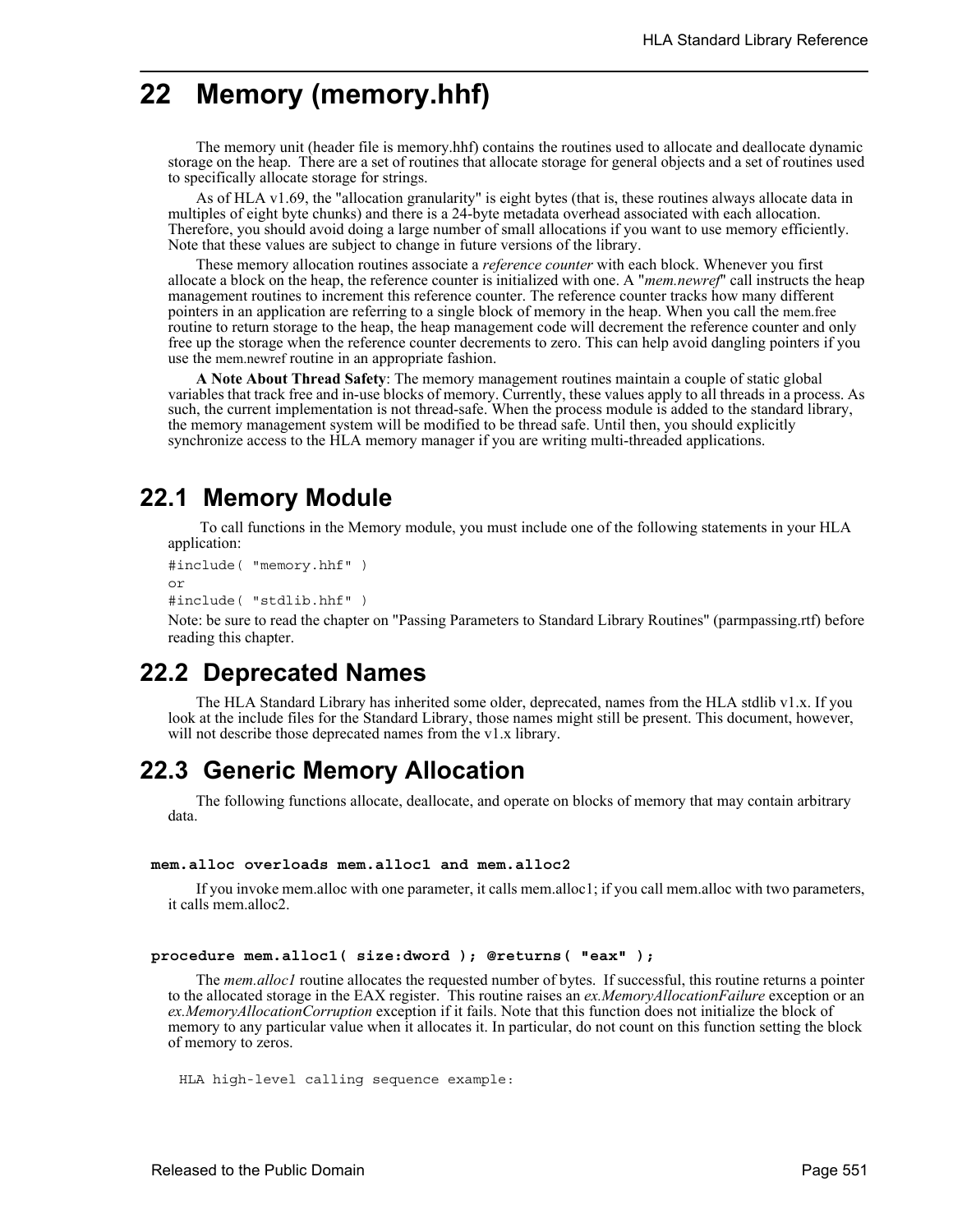```
mem.alloc1( 1024 );
mov( eax, memBlkPtr );
HLA low-level calling sequence example:
 pushd( 1024 );
 call mem.alloc1;
 mov( eax, memBlkPtr );
```

```
procedure mem.alloc2( size:dword; callback:thunk );
     @returns( "eax" );
```
This function is very similar to *mem.alloc1* with one major difference: after allocating the block, it will call the *callback* thunk. This allows the caller to track memory usage, initialize the memory block, or perform any other activity before returning from mem.alloc2. On entry into the thunk, ECX will contain the block size and EAX will point at the memory block. The direction flag will be clear . Anything you do in the thunk is entirely up to you, but you will want to return a pointer to an appropriately sized memory block in the EAX register. You can use the other registers (ebx, ecx, edx, esi, and edi) as you see fit.

```
HLA high-level calling sequence example:
mem.alloc2( 2048, thunk \#\{ call savePtrInEAX; \}# );
mov( eax, memBlkPtr );
HLA low-level calling sequence example:
   pushd( 2048 );
   push( ebp );// Thunk pointer
   pushd( &thunkCode );
   jmp callrealloc2;
   thunkCode:
      call savePtrInEAX;
      ret();
```

```
callrealloc2:
call mem.alloc2;
mov( eax, memBlkPtr );
```
#### **procedure mem.zalloc( size:dword ); @returns( "eax" );**

The *mem.zalloc* routine allocates the requested number of bytes and zeros out the data storage allocated. If successful, this routine returns a pointer to the allocated storage in the EAX register. This routine raises an *ex.MemoryAllocationFailure* exception or an *ex.MemoryAllocationCorruption* exception if it fails.

```
HLA high-level calling sequence example:
mem.zalloc( 1024 );
mov( eax, memBlkPtr );
HLA low-level calling sequence example:
  pushd( 1024 );
 call mem.zalloc;
 mov( eax, memBlkPtr );
```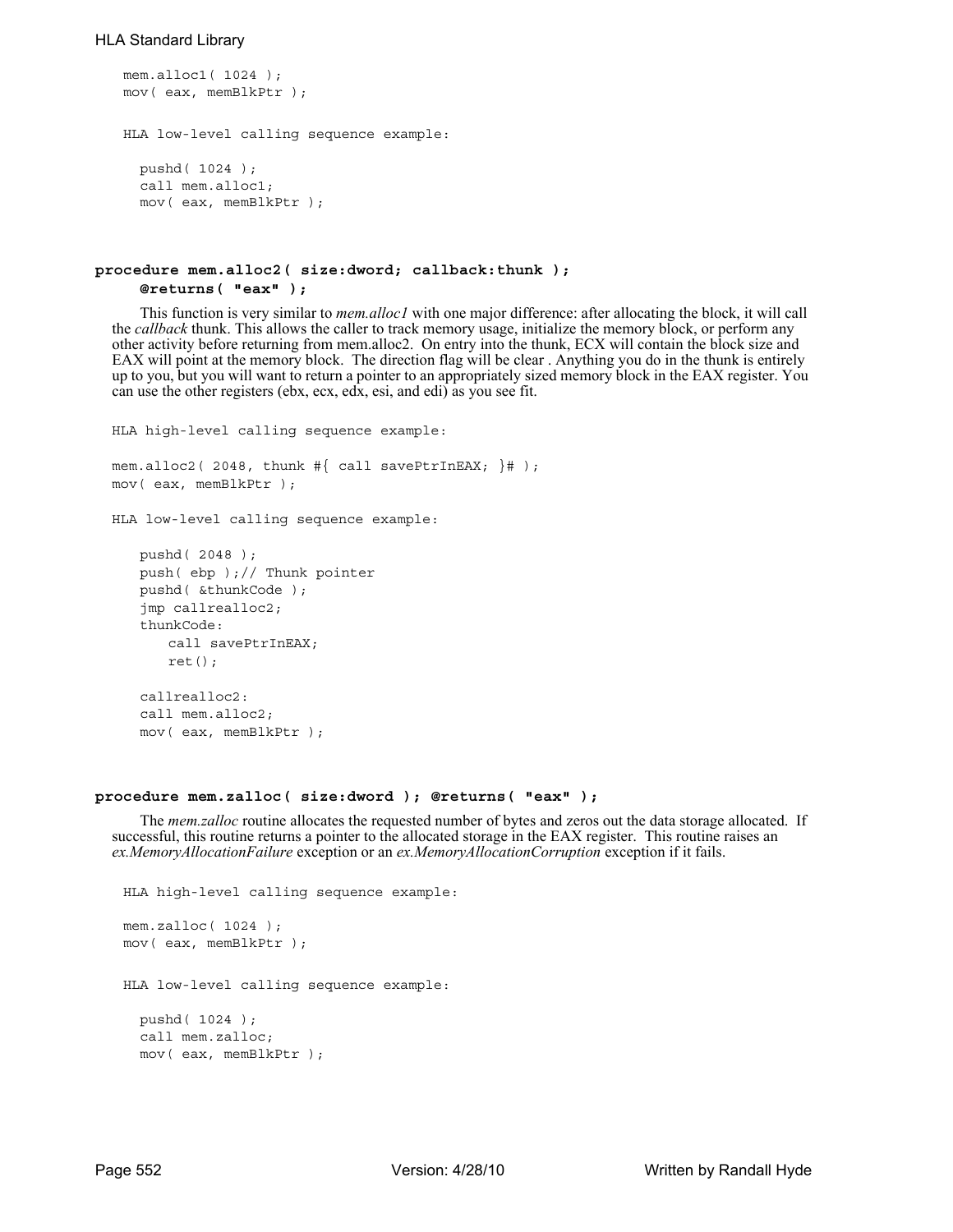### **procedure mem.free( memptr:dword );**

This function frees up storage previously allocated by the *mem.alloc* routine. A pointer returned from *mem.alloc* must be passed as the parameter to this function. This routine actually decrements a *reference counter* and only frees the storage when the reference counter becomes zero. See the discussion of *mem.newref* for more details.

```
HLA high-level calling sequence example:
mem.free( memBlkPtr );
HLA low-level calling sequence example:
  push( memBlkPtr );
  call mem.free;
```
## **mem.realloc overloads mem.realloc1 and mem.realloc2**

If you invoke mem.realloc with two parameters, it calls mem.realloc1; if you call mem.realloc with three parameters, it calls mem.realloc2.

### **procedure mem.realloc1( memptr:dword; newsize:dword ); @returns( "eax" );**

The *mem.realloc1* routine resizes a previous allocated block of memory. The first parameter is the pointer to the original block, the second parameter is the new size. If the new block is smaller, this routine truncates the data beyond the new size. If the new block is larger, this routine will copy the data if it cannot expand the block in-place.

If the address of the block does not change, then the block created by *mem.realloc1* inherits the reference counter value from the original block. However, if the *mem.realloc1* function must create a new block and copy the data to that new block, then the reference counter of the new block is set to one. If the reference counter of the original block was not one prior to the realloc operation, then the system simply decrements the original reference counter and does not deallocate the original storage. It is important to realize that the *mem.realloc1* operation may leave two allocated blocks and any previous pointers (noted by *mem.newref* calls) are still valid and still point at the original data. The pointer returned by *mem.realloc1* points at the new block.

```
HLA high-level calling sequence example:
mem.realloc1( memBlkPtr, 2048 );
mov( eax, memBlkPtr );
```
HLA low-level calling sequence example:

push( memBlkPtr ); pushd( 2048 ); call mem.realloc1; mov( eax, memBlkPtr );

## **procedure mem.realloc2( memptr:dword; newsize:dword; copycallback:thunk ); @returns( "eax" );**

This function is very similar to *mem.realloc1* with one major difference: if, during the reallocation operation, *mem.realloc2* needs to copy a block of data because it cannot expand the existing block in-place, it will call the *copycallback* thunk to handle the copy operation. This allows the caller to readjust applicationdependent pointers and do other activities if the block has to be moved during a realloc operation. On entry into the thunk, ECX will contain the block size, ESI will point at the source block, and EDI will point at the destination block. The direction flag will be clear and you can assume that the blocks do not overlap. You should, at the very least, execute a "rep.movsb;" instruction to copy the source block to the destination block.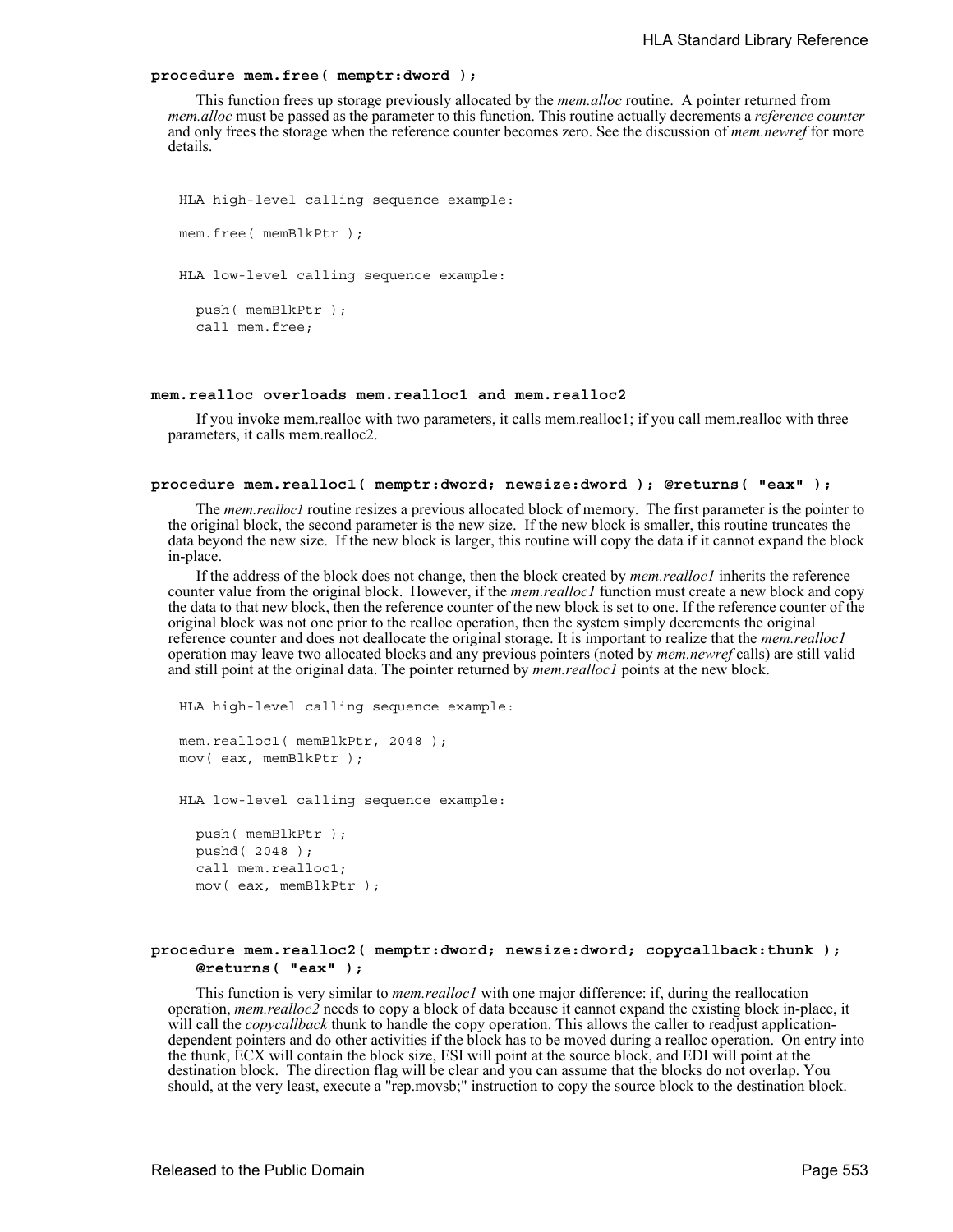Anything else you do in the thunk is entirely up to you, but typically, you will want to adjust any pointers in your application that point at the source block so that they point at the destination block.

```
HLA high-level calling sequence example:
mem.realloc2( memBlkPtr, 2048, thunk #{ rep.movsb }# );
mov( eax, memBlkPtr );
HLA low-level calling sequence example:
  push( memBlkPtr );
  pushd( 2048 );
  push( ebp );// Thunk pointer
  pushd( &thunkCode );
  jmp callrealloc2;
  thunkCode:
     rep.movsb();
     ret();
  callrealloc2:
  call mem.realloc2;
  mov( eax, memBlkPtr );
```
## **#macro mem.talloc( size ); (returns "eax" as macro result)**

This is a macro that "temporarily" allocates the specified storage. This macro allocates the specified storage on the stack and returns the address of the storage (i.e., the ESP value) in the EAX register. The address is always dword aligned; *mem.talloc* will allocate up to three additional bytes to ensure dword alignment.

You may use the *mem.talloc* call anywhere a single instruction is legal (including using *mem.talloc* as an operand to another instruction).

There is no corresponding "tfree" routine since leaving the current procedure automatically deallocates the storage. That is, when a standard procedure exits, it resets the stack pointer, automatically removing the *mem.talloc'd* data. If you would like to explicitly free the data, then you should save the value of ESP prior to calling *mem.talloc* and this restore ESP from this saved value when you want to "free" the storage.

**Warning**: in order for a function to properly free the storage allocated by *mem.talloc*, the function must have a standard activation record or must otherwise restore ESP to the value it held prior to the invocation of *mem.talloc*. HLA procedures that generate a standard activation record (e.g., those that don't have the @noframe option) do this automatically. But if you write a procedure that has the @noframe option, you must take responsibility for restoring ESP's value to deallocate the storage set aside by *mem.talloc*.

Obviously, you cannot continue referencing the data allocated by *mem.talloc* once the enclosing procedure returns.

```
HLA high-level calling sequence example:
mem.talloc(128);
mov( eax, memBlkPtr );
Note: Because this is a macro, there is no low-level calling sequence.
```
#### **procedure mem.isInHeap( memptr:dword );**

This function returns false (NULL) in EAX if the *memptr* parameter does not point at a valid (allocated) object on the heap. It returns a pointer to the start of the data block on the heap if *memptr* does point within the data area of a valid block. You can use this function to determine whether an object was previously allocated via a call to *mem.alloc* (and should be free'd via a call to *mem.free*). Note that this function only returns non-NULL if the block is currently allocated. If you've free'd all instances of the block, this function will return NULL. In older versions of this routine, the function simply returned true or false. Assuming older code treated false as zero and true as anything else, that code will continue to function with this new version of the routine.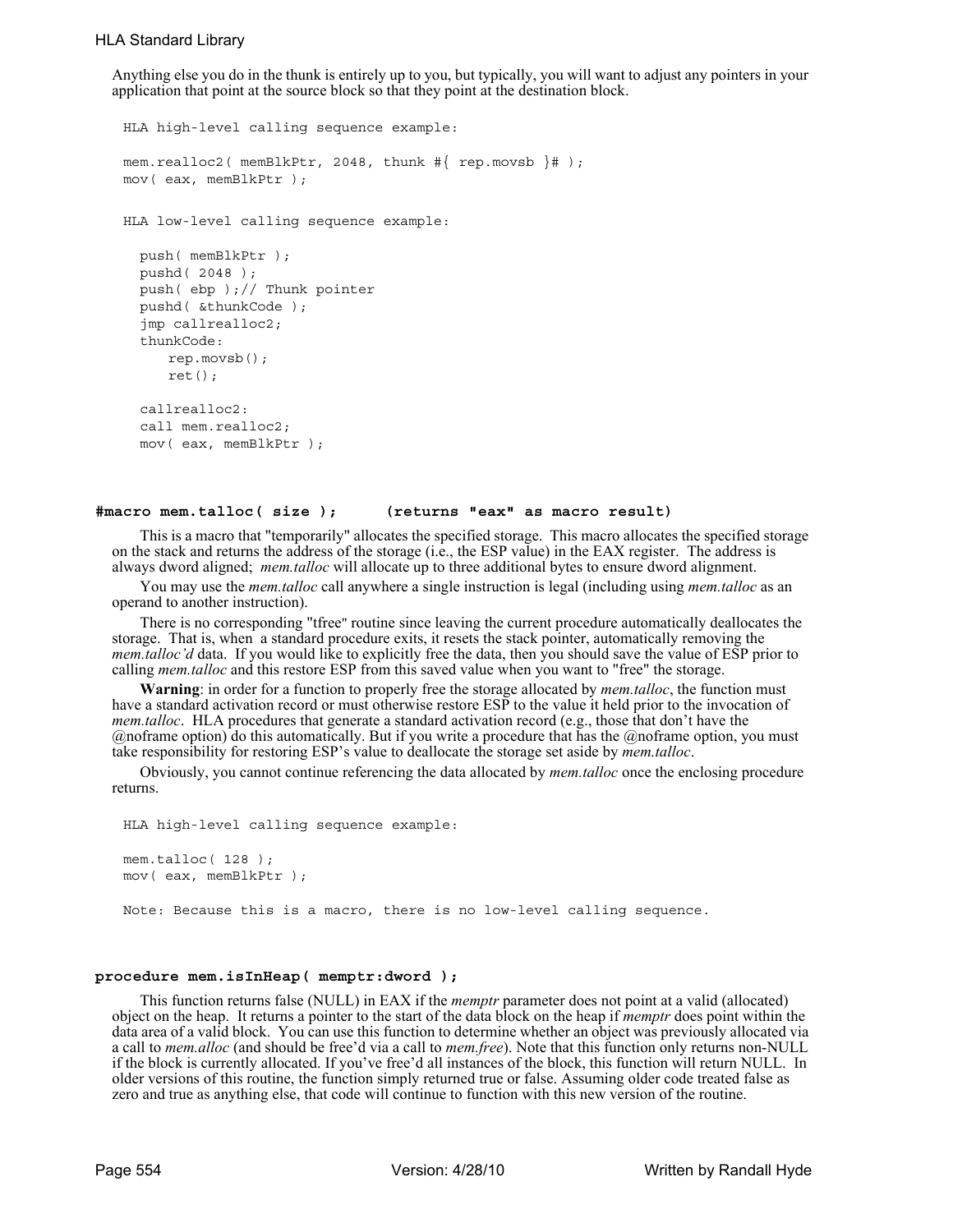```
HLA high-level calling sequence example:
mem.isInHeap( memBlkPtr );
if( eax <> NULL ) then
  mem.free( eax );
endif;
HLA low-level calling sequence example:
  push( memBlkPtr );
  call mem.isInHeap;
  test( eax, eax );
  jz noFree;
     push( eax );
     call mem.free;
  noFree:
```
### **procedure mem.size( memptr:dword );**

This function returns the amount of storage allocated in the block pointed at by *memptr*. The value of *memptr* must be a value returned by *mem.alloc*, *mem.realloc*, or *mem.realloc2*. Note that the value that *mem.size* returns might be slightly larger than the original request. This function returns the actual size of the allocated block, including any padding bytes added to the end of the block for alignment purposes.

```
HLA high-level calling sequence example:
mem.size( memBlkPtr );
mov( eax, blockSize );
HLA low-level calling sequence example:
  push( memBlkPtr );
  call mem.size;
mov( eax, blockSize );
```
#### **procedure mem.stat;**

This funtion returns statistics concerning the heap space in use by the memory allocation routines. This function returns the following values:

EAX - Total amount of space currently in use by the heap (this may not be contiguous!).

EBX - Total amount of free space in the heap.

ECX - Largest block of contiguous free space in the heap.

EDX - Number of blocks on the heap (free and in use).

EDI - Number of free blocks on the heap.

Note that the value in EBX, the total amount of free space in the heap, does not indicate the maximum amount of space that you can allocate. This simply indicates the amount of space that was previously allocated and has been freed. Generally, it is quite possible to allocate more storage than is available in the heap at any one time. Indeed, prior to the first *mem.alloc* operation, the *mem.stat* function will return zero in all these registers.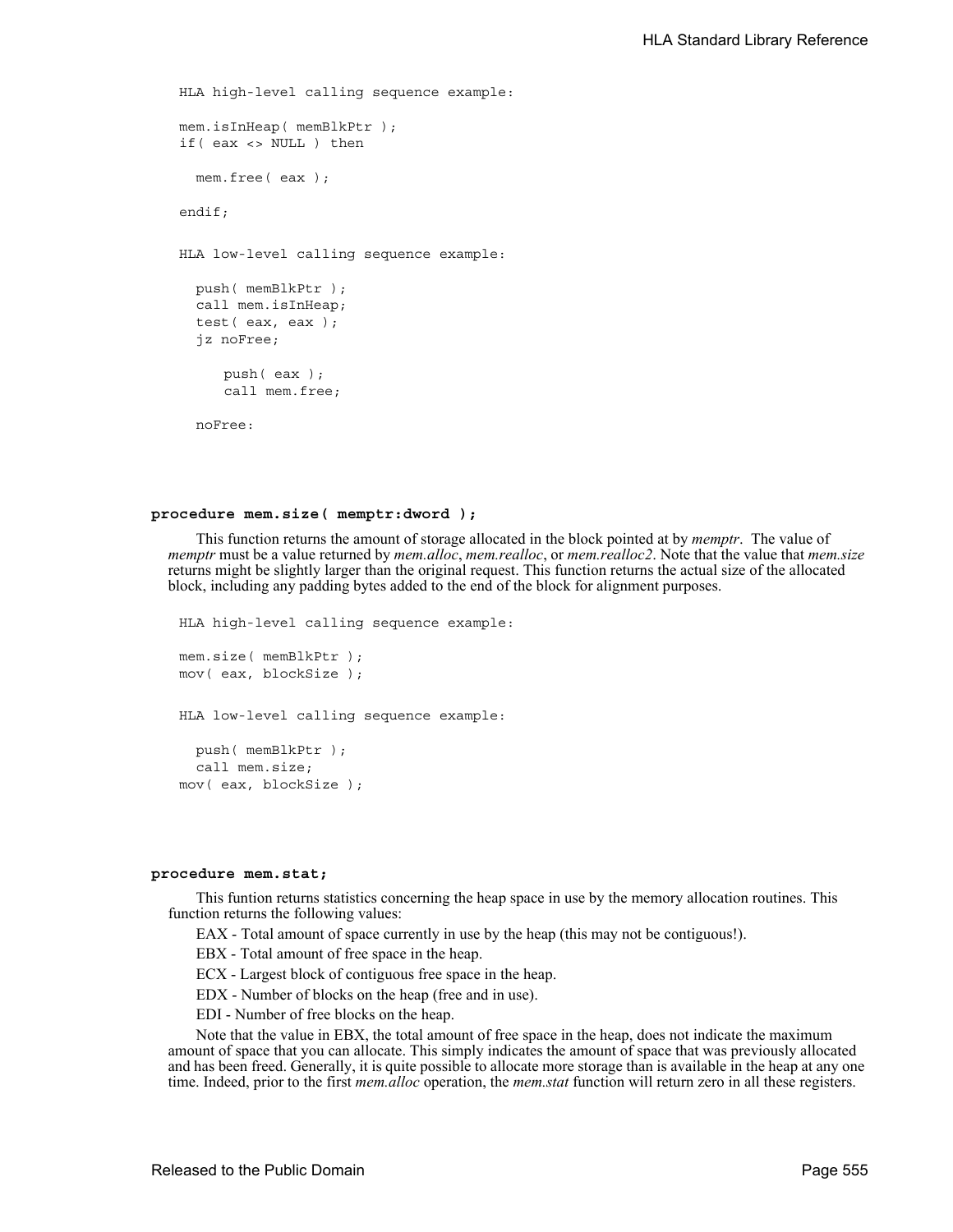```
HLA high-level calling sequence example:
mem.stat();
mov( eax, spaceInUse );
mov( ebx, freeSpace );
mov( ecx, largestBlock );
mov( edx, numBlocks );
mov( edi, numFreeBlocks );
HLA low-level calling sequence example:
call mem.stat;
mov( eax, spaceInUse );
mov( ebx, freeSpace );
mov( ecx, largestBlock );
mov( edx, numBlocks );
mov( edi, numFreeBlocks );
```
### **mem.newref( memblk:dword );**

This funtion increments a *reference counter* for the memory block whose address you pass as the parameter (this must be a block allocated by *mem.alloc*). The heap routines will not deallocate storage for a block of memory until you've called *mem.free* the number of times specified by the reference counter. The *mem.alloc* call initializes the reference counter to one, calls to *mem.newref* increment this value by one, calls to *mem.free* decrement this value by one (and frees the storage once the reference counter hits zero).

```
HLA high-level calling sequence example:
mem.newref( memPtr );
HLA low-level calling sequence example:
push( memPtr );
call mem.newref;
```
## **mem.getref( memblk:dword );**

This funtion returns the *reference counter* value for the specified memory block. This function raises an *ex.PointerNotInHeap* exception if *memblk* does not point within a valid memory block. Note that if the block has been deallocated, this function returns zero, it does not raise an exception.

```
HLA high-level calling sequence example:
mem.getref( memPtr );
mov( eax, refCnt );
HLA low-level calling sequence example:
push( memPtr );
call mem.getref;
mov( eax, refCnt );
```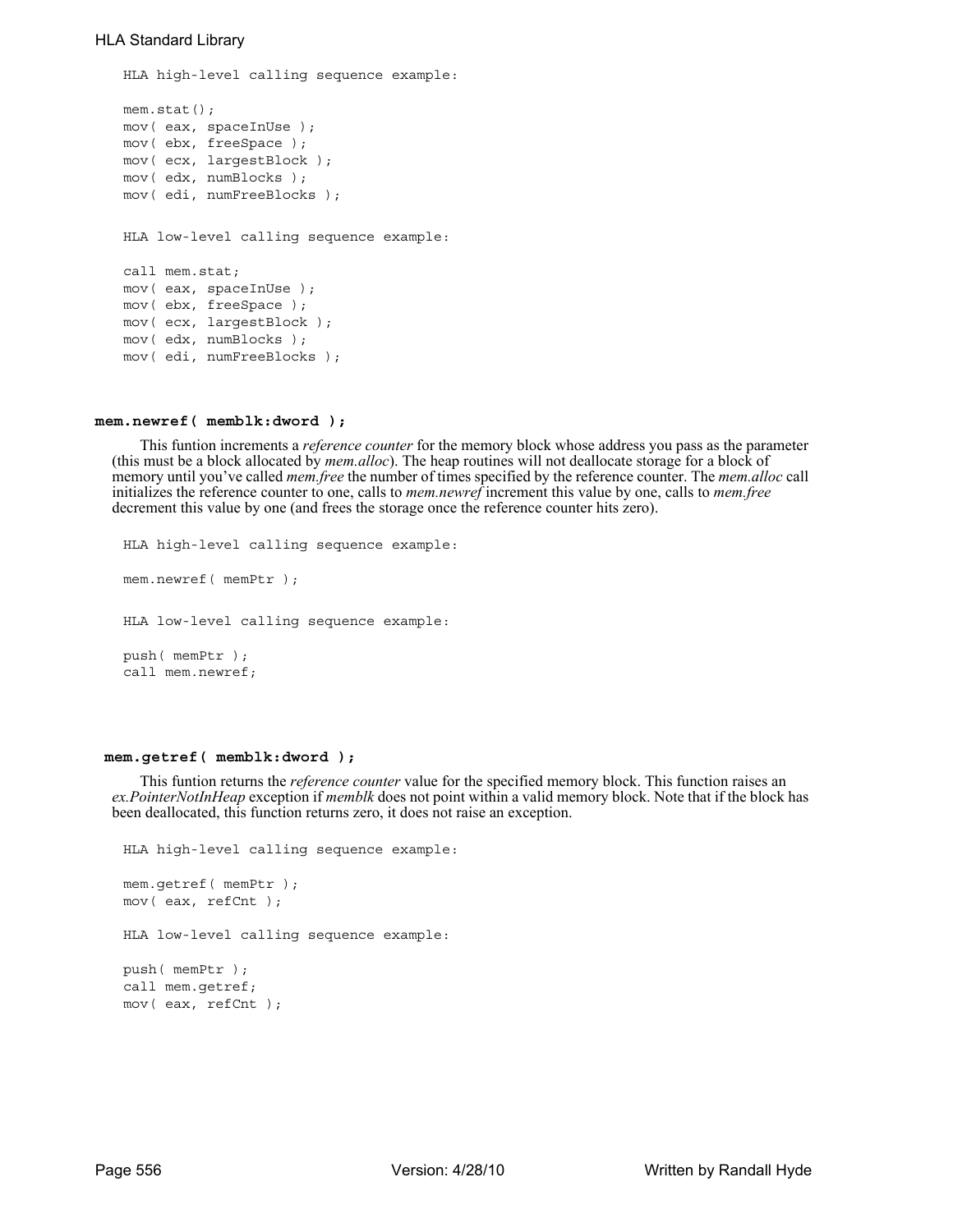## **iterator mem.blockInHeap;**

This is an iterator (used in a foreach loop) that returns the following information for each block (free and inuse) in the heap, one block per iteration:

```
EAX - Size of block
  EBX - Address of data block
  ECX - Reference count for block
  This function is mainly intended for debugging purposes.
HLA high-level calling sequence example:
foreach mem.blockInHeap() do
  stdout.put
  ( 
      "size=$", eax, 
      " adrs=$", ebx, 
      " refcnt=$", ecx, 
      nl 
      );
  endfor;
HLA low-level calling sequence example:
  pushd( &endLoopBody );
  call mem.blockInHeap;
  stdout.put
  ( 
      "size=$", eax, 
      " adrs=$", ebx, 
      " refcnt=$", ecx, 
      nl 
      );
      ret();
```
endLoopBody:

## **iterator mem.allocBlockInHeap;**

This iterator is similar to mem.blockInHeap except it only iterates over the allocated blocks in the heap. This function is mainly intended for debugging purposes.

```
HLA high-level calling sequence example:
```

```
foreach mem.allocBlockInHeap() do
  stdout.put
  ( 
     "size=$", eax, 
     " adrs=$", ebx, 
     " refcnt=$", ecx, 
     nl 
     );
  endfor;
```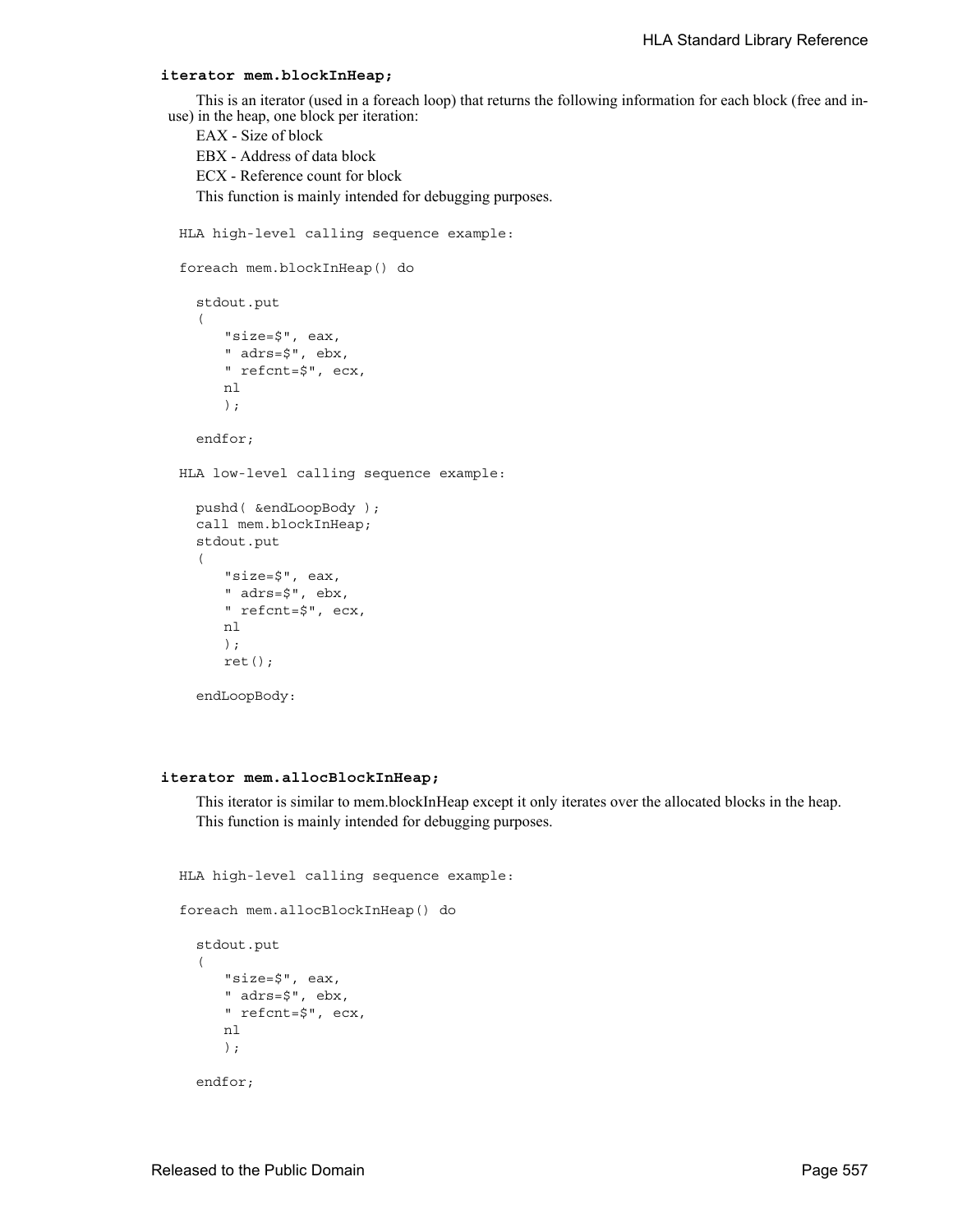```
HLA low-level calling sequence example:
```

```
pushd( &endLoopBody );
call mem.allocBlockInHeap;
stdout.put
( 
   "size=$", eax, 
   " adrs=$", ebx, 
   " refcnt=$", ecx, 
   nl 
   );
   ret();
endLoopBody:
```
## **iterator mem.freeBlockInHeap;**

This iterator is similar to mem.blockInHeap except it only iterates over the free blocks in the heap. This function is mainly intended for debugging purposes.

```
HLA high-level calling sequence example:
foreach mem.freeBlockInHeap() do
  stdout.put
  ( 
     "size=$", eax, 
     " adrs=$", ebx, 
     " refcnt=$", ecx, 
     nl 
     );
  endfor;
HLA low-level calling sequence example:
  pushd( &endLoopBody );
  call mem.freeBlockInHeap;
  stdout.put
  ( 
     "size=$", eax, 
     " adrs=$", ebx, 
     " refcnt=$", ecx, 
     nl 
     );
     ret();
  endLoopBody:
```
# **22.4 String Memory Allocation**

The memory-related functions in this category are used to allocate, deallocate, and manipulate dynamic string data. The main difference between these functions and the "standard" memory allocation functions is the pointer values these function manipulate. Because HLA string pointers must contain an address that is eight bytes into the string data structure (unlike standard memory allocation functions that work with pointers that point at the beginning of the memory block), these string functions automatically add or subtract that offset.